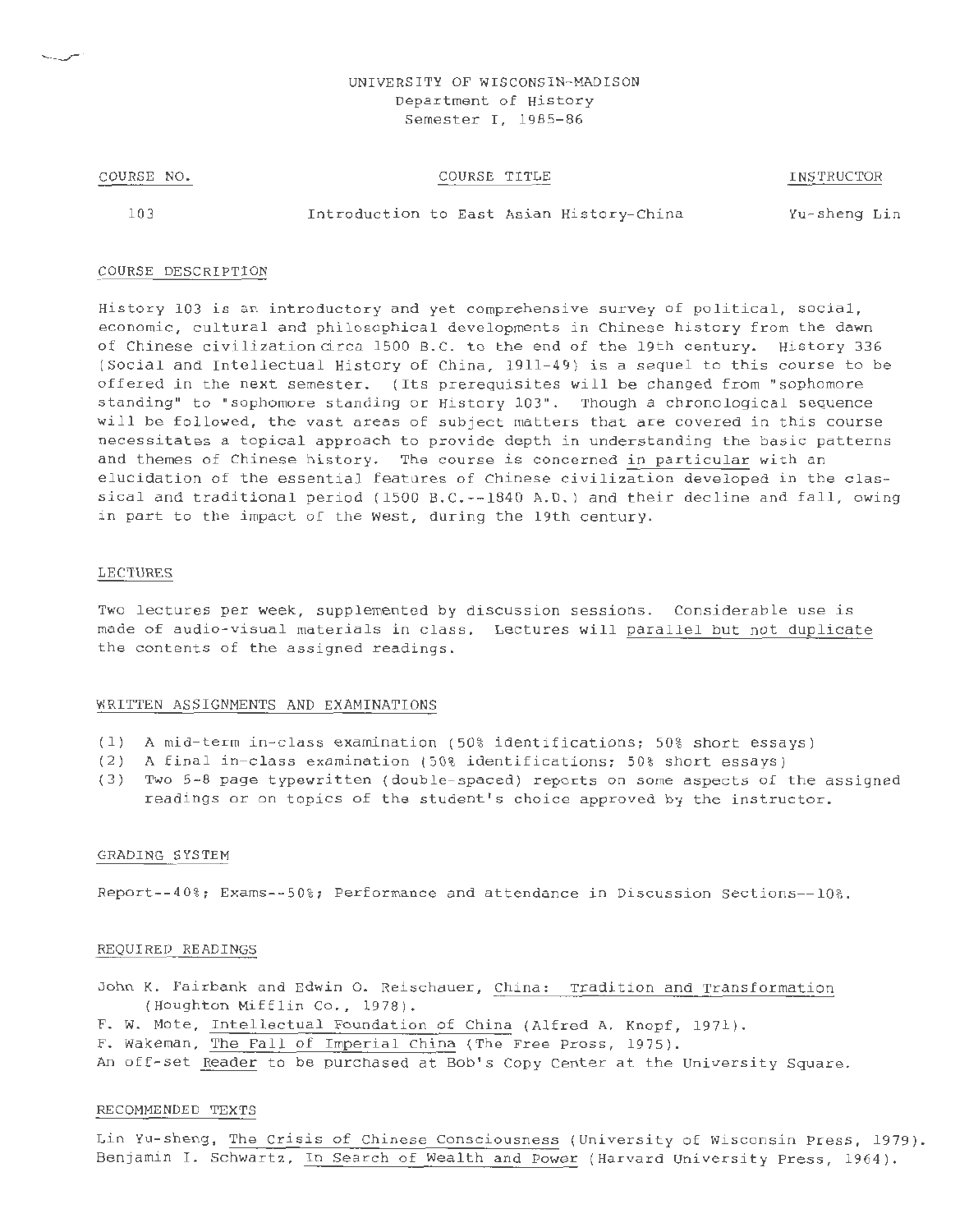# COURSE NO. COURSE TITLE TITLE INSTRUCTOR

103 Introduction to East Asian History-China Yu-sheng Lin

### General Course Outline\*

- 1. Preliminary Remarks: General History of China as a Course in Liberal Education, the Geographic Setting, and the Chinese Language
- 2. Salient Features of Archaeological Finds and their Implications for Chinese History
- 3. The Development of the Sociopolitical Order in the Shang and Chou Dynasties (ca. 1751-256 B. C. )
- 4. The Religious Consciousness in Ancient China and the Birth of Chinese Philosophy
- 5. Confucius and Confucianism
- 6. Classical Taoism
- 7. The Breakdown of the Feudal Society and the Rise of Chinese Empire (221 B.C-- 220 A.D.)
- 8. The Economic Order of the Early Phase of Chinese Empire
- 9. The Period of Disunion and Challenges to the Imperial System (220-589): Invasions and Establishment of Non-Chinese Dynasties in North China, Emigration of the Chinese to Central and South China, the Rise of Neo-Taoism, and the Coming of Buddhism
- 10. The Reunification of the Chinese Empire (Sui and T' ang Dynasties) and the Vitality of Traditional Chinese Political System
- 11. The Achievements of Chinese Letters, the Apogee of Fine Arts, and their Taoist and Confucian Sources
- 12. The Transformation of Economy in the Late Imperial Era
- 13. The State and Society before the Western Impact
- 14. The Cultural and Intellectual Trends on the Eve of Western Intrusion
- 15. The Impact of Western Imperialism on China
- 16. The Last Stand on Chinese Conservatism: The Self-Strengthening Movement of the Ch'ing Dynasty
- 17. The Peasant Rebellions in 19th-Century China
- 18. The Reform Movement of 1898, the Rise of Chinese Nationalism, the Revolution of 1911, and the Disintegration of Traditional Political and Cultural Orders

\*Reading assignments from the required readings will be announced in class two weeks before each discussion session.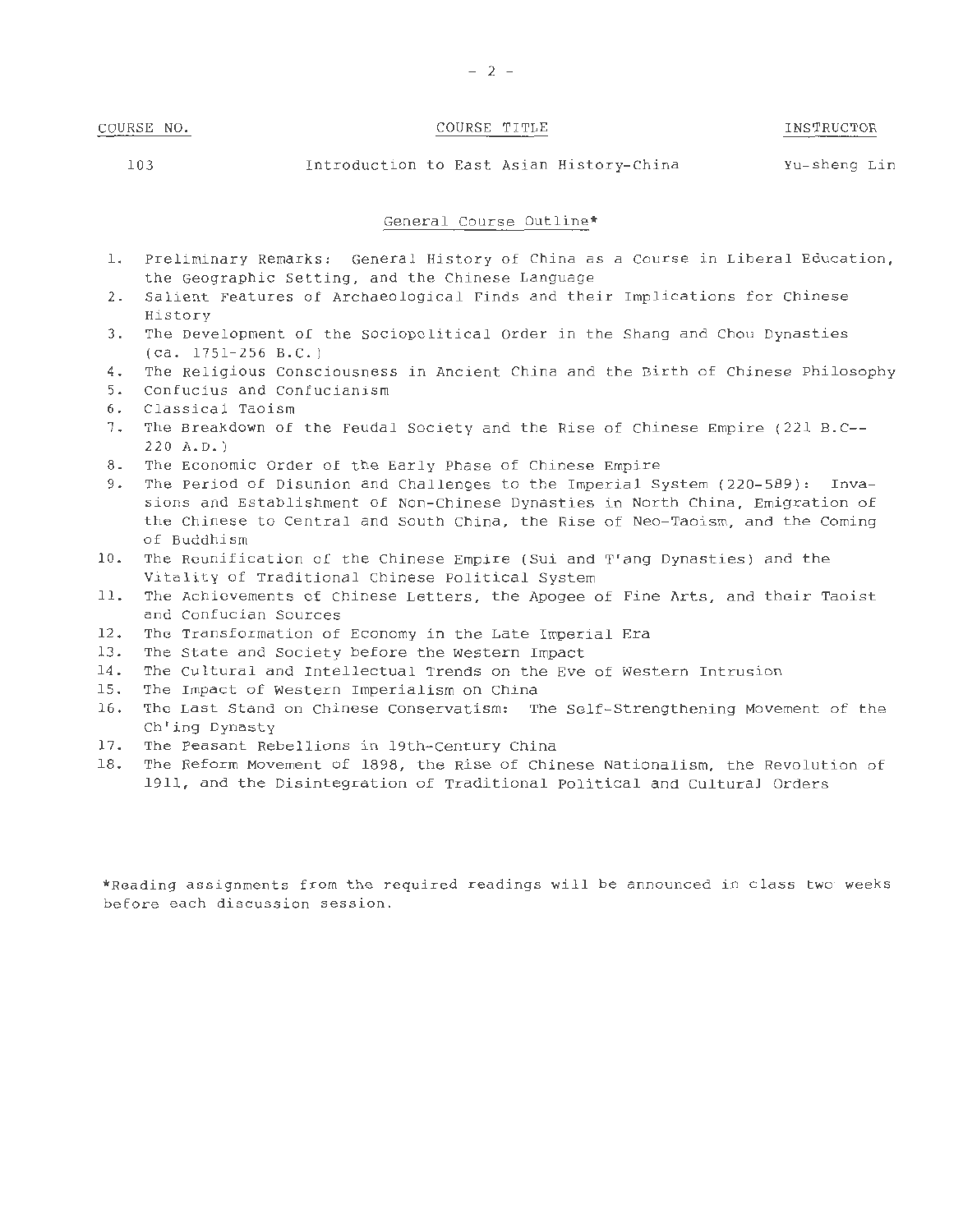History 103

Yu- sheng Lin

## TOPICS AND REQUIRED READINGS FOR BOOK REPORTS NO. 1

- 1. Social and Cultural Backgrounds of the Rise of Ancient Chinese Philosophies Required Readings :
	- Benjamin I. Schwartz, "The Chinese Perceptions of World Order, Past and Present," in J. K. Fairbank, The Chinese World Order (Harvard University Press, 1968), pp. 276-288.
	- Benjamin I. Schwartz, "Transcendence in Ancient China, " Daedalus (Spring, 1975), pp. 57-68.
	- Wm. Theodore de Bary, et. al. Comp., Sources of Chinese Tradition,  $Vol.$ , chap.  $l.$
	- F. W. Mote, Intellectual Foundations of China (New York: Alfred A. Knopf, 1971), Chapters 1 and 2. DS 721 M73.

Suggested Readings :

- Fung Yu-lan, A History of Chinese Philosophy (Princeton University Press, 1952), Vol. I, Chapters 2 and 3. B 126 F41.
- H. G. Creel, The Birth of China (New York: Ungar, 1954), DS 723 C7.
- <sup>~</sup>The Formations and Nature of the Chou Feudal Society

Suggested Readings:

- H. G. Creel, The Origins of Statecraft in China, Vol. l (University of Chicago Press, 1970), Chapters 2, 3, 4, and 5. JQ 1508 C7ll.
- Cho-yun Hsu, Ancient China in Transition (Stanford University Press, 1965). HN 673 H75.
- 3 . The Nature of Chinese Religion

Required Reading:

L. G. Thompson, Chinese Religion.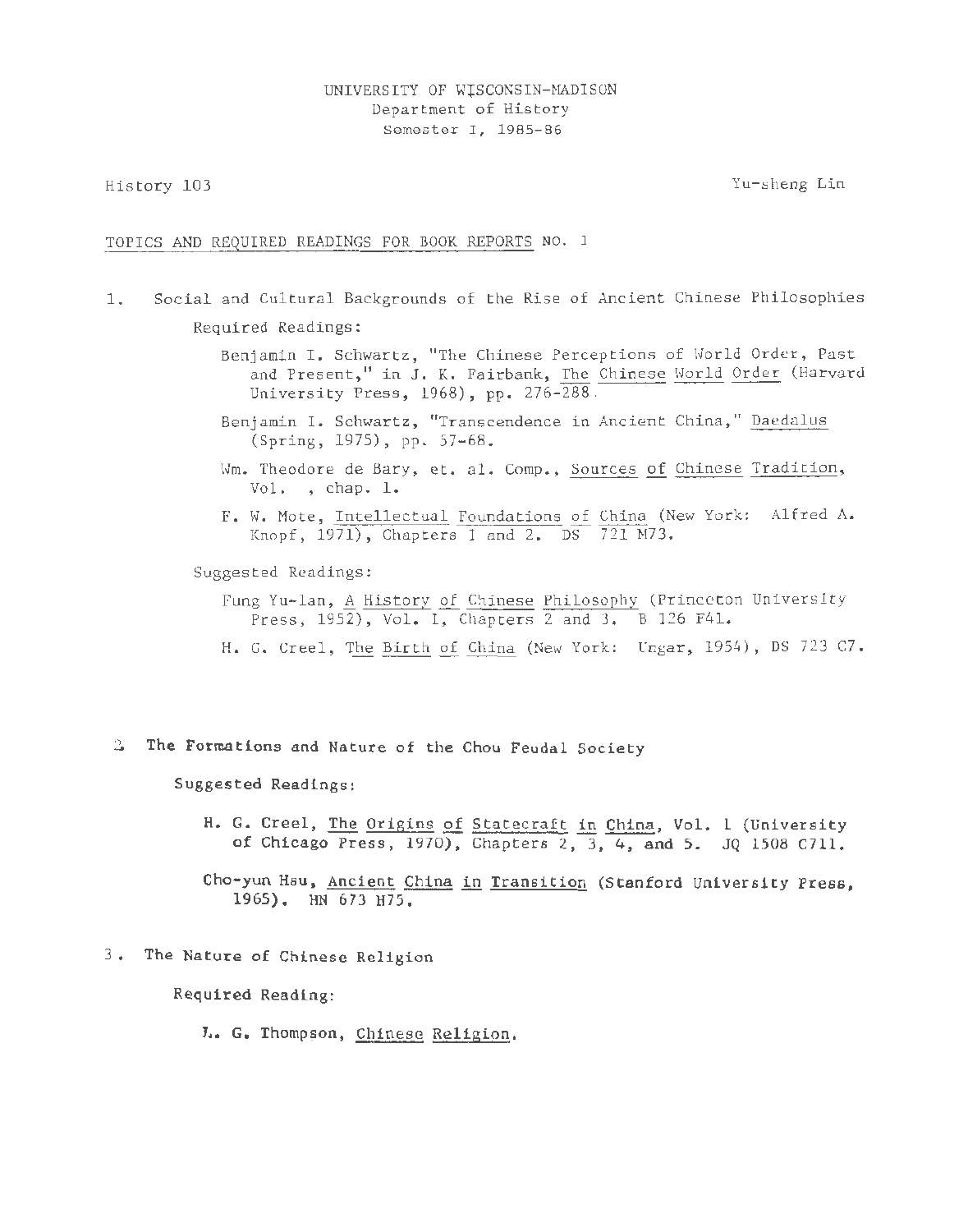Required Readings:

- Lin, Yu-sheng, "The Evolution of the Pre-Confucian Meaning of Jen and the Confucian Concept of Moral Autonomy," Monumenta Serica, Vol. 31 (1974-75), pp. 172-204. RB Hist, L 6595 EV.
- D. C. Lau, Confucius: The Analects (Penguin Books, 1979).
- Kung-Chuan Hsiao, A History of Chinese Political Thought, vol. 1, chap. 2, pp. 79-142 and chap. 3, pp. 143-213.

Suggested Readings:

- Wm. Theodore de Bary, et. al., comp., Sources of Chinese Tradition, vol. I. chapter 2 and pp. 86-98.
- D. C. Lau, Er., Mencius (Penguin Books, 1970), "Introductions," pp. 7-46; "Appendix 5: On liencius' Use of the Method of Analogy in Argument," pp. 235-263. B128 M33 E59.
- James Legge, tr., Confucian Analects in the Four Dooks (Paragon Reprinting Corp.), or The Chinese Classics (Hong Kong University Press, 1960). PL 2461 R43.
- 5. The Metaphysical and Political Thought of Classical Confucianism

Required Reading:

Benjamin I. Schwartz, "Some Polarities in Confucian Thought," in A. F. Wright and D. Nivison, eds., Confucianism in Action (Stanford University Press, 1959), pp. 50-62. BL 1840 N55.

Suggested Readings:

Sources of Chinese Tradition, Vol. I. pp. 113-131.

James Legge, tr., The Doctrine of the Man and The Great Learning in The Four Books or The Chinese Classics.

6. Moism

Required Reading:

F. W. Mote, Intellectual Foundations of China, Chapter 5.

Suggested Readings:

Kung-Chuan Hsiao, chap. 4. 214-272.

Burton Watson, er., Motzu: Basic Writings (Columbia University Press, 1963). B128 M6W3.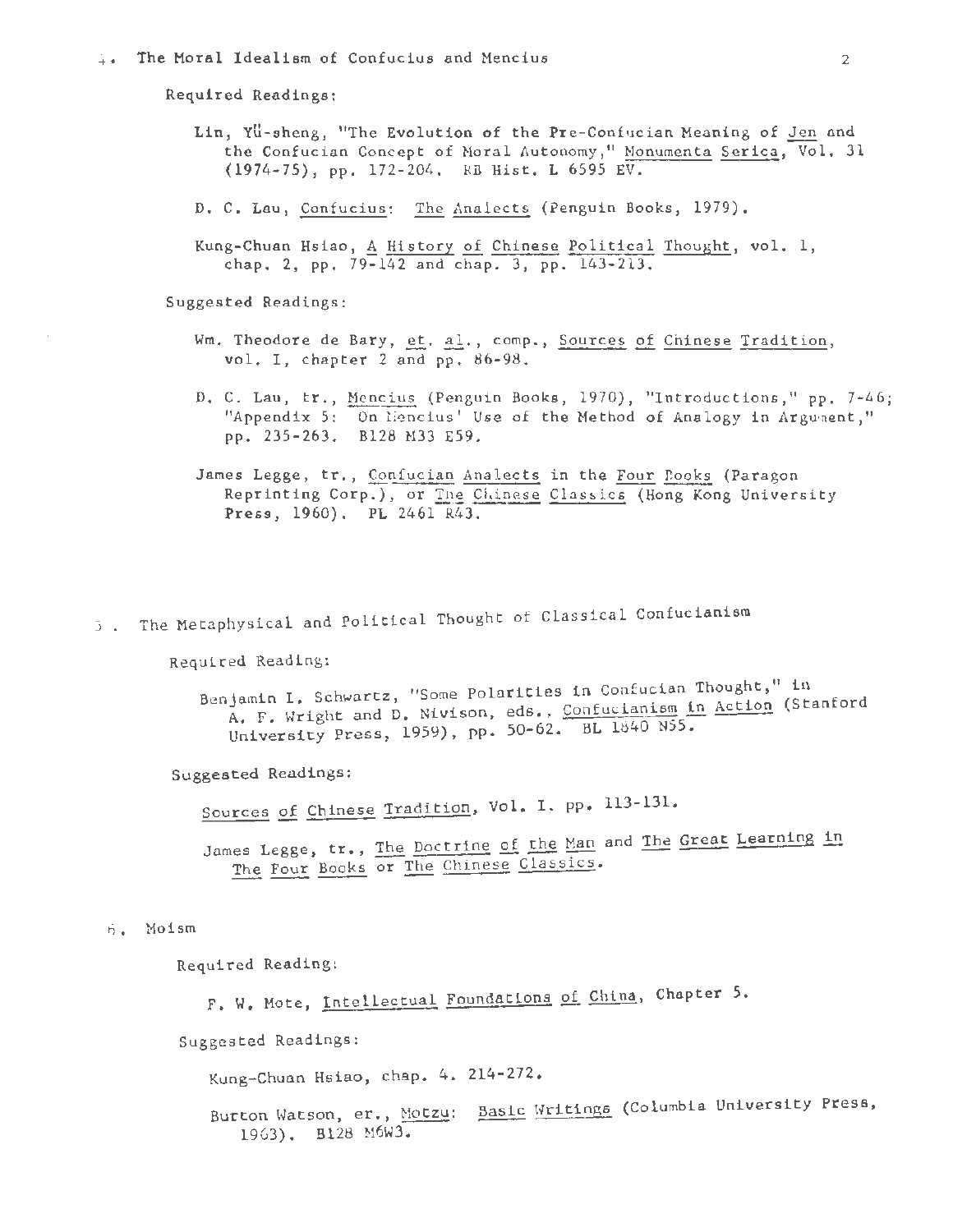7. Classical Taoism

Required Readings: 3

Wing-tsit Chan, tr., The Way of Lao Tzu.

F. W. Mote, Intellectual Foundations of China, Chapter 4.

Kung-Chuan Hsiao, chap. 5, 273-318.

Suggested Readings:

- D. c. Lau, "The Treatment of Opposites in Lao Tzu," Bulletins of the School of Oriental and African Studies, Vol. 21 (1958), pp. 344-360. RB Hist. L3621 TR.
- Burton Watson, tr., The Complete Works of Chuang Tzu (Columbia University Press, 1968). BL 1900 C5 W34.
- Max Kaltenmark, Lao Tzu and Taoism (Stanford University Press, 1969). BL 1930 K 313.
- 8 . The Founding of the Chinese Poetical Tradition: The Book of Songs (the Shih-ching) and The Songs of Ch'u (the Ch'u-tz'u)

Suggested Readings:

Arthur Waley, tr., The Book of Songs.

- David Hawkes, tr., Ch'u Tz'u: The Songs of the South (Oxford University Press).
- Shih-hsiang Chen, "The Shih Ching: Its Generic Significance in Chinese Literary History and Poetics," Chung-yang yen- chiu yuan li-shih yu-yen yen-chiu so chi-k'an (Bulletin of the Institute of History and Philology, Academic Sinica), Vol. 39, Pt. 1 (1969), pp. 371-413.
- Shih-hsiang Chen, "The Genesis of Poetic Time: The Greatness of Ch'u Yuan, Studied With a New Critical Approach," Ch'ing-hua hsueh-pao (Tsing Hua Journal of Chinese Studies), New Series, Vol. 10, No. 1 (June, 1973), pp. 1-44.
- 9. Hsuntzu, Legalism, and the Establishment of the Chinese Empire

Required Readings:

- D. C. Lau, "Theories of Human Nature in Mencius and Shyuntzyy [Hsuntzu]," Bulletin of the School of Oriental and African Studies, Vol. 15(1953), pp. 541-565. RB Hist. L3621 T.
- F. w. Mote, Intellectual Foundations of China, Chapter 7.

Kung-Chuan Hsiao, chaps. 6 and 7, pp. 319-424.

Suggested Readings :

- Burton Watson, tr., Hsuntzu: Basic Writings (Columbia University Press, 1963). B128 H66 E55.
- Burton Watson, tr., Han Fei Tzu: Basic Writings (Columbia University Press, 1964). PL 2662 H3 A28.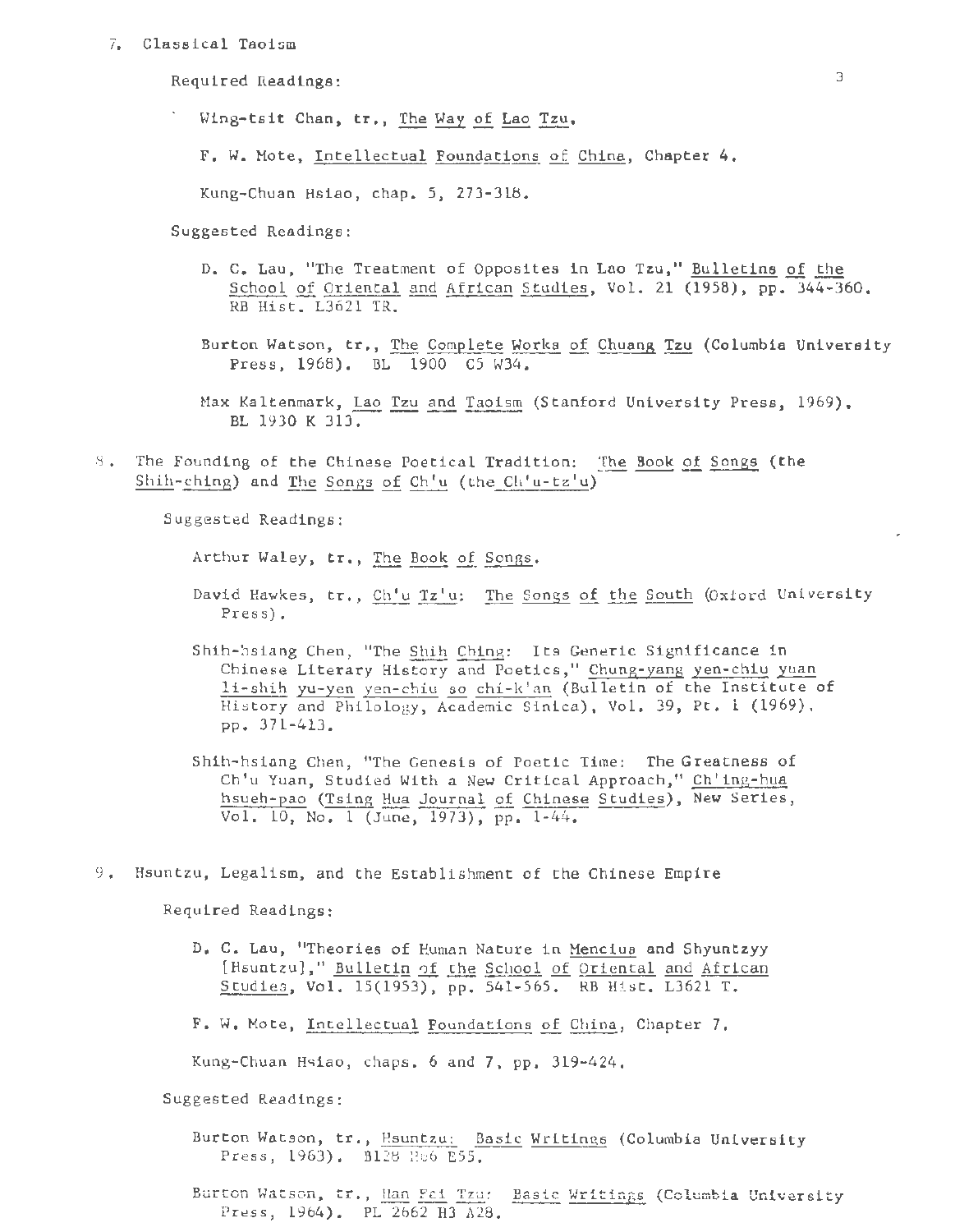10 Chinese Thought on Natural Law

 $\mathcal{L}$ 

Suggested Reading:

Joseph Needham, Science and Civilization in China, Vol. 2, Chapter 18: "Human Law and the Laws of Nature in China and the West," pp. 518-583.

11· The Transformations of Confucianism in the Han

Required Reading:

Sources of Chinese Traditions, Vol. I, Chapters 7 and 8, pp. 145-210.

Kung-Chuan Hsiao, chaps. 8 and 9, pp. 427-548.

Suggested Reading:

Fung Yu-lan, History of Chinese Philosophy, Vol. II, Chapters 2 and 3.

12 . Han Society

Required Reading:

- Lien-sheng Yang, "Great Families of Eastern Han," in E-tu Zen Sun and John de Francis, trs., Chinese Social History (Washington, D.C., 1965), pp. 103-134. HN 675 S8.
- 13. Social Consciousness on the Eve of the Breakdown of the Han.

Required Reading:

- E. Balazs, Chinese Civilization and Bureaucracy, Chapter 13. DS 721 B213.
- 14. Social and Political Conditions of the Wei, Chin, Southern and Northern Dynasties and the Rise of Neo-Taoism

Required Readings:

```
E. Balazs, Chinese Civilization and Bureaucracy, Chapter 14.
```
Kung-Chuan Hsiao, chap. 11, pp. 602-667.

Suggested Readings:

Fung Yu-lan, History of Chinese Philosophy, Vol. II, Chapters 5 and 6.

E. Zurcher, The Buddhist Conquest of China, Vol. I, pp. 86-95. BL 1430 Z8 .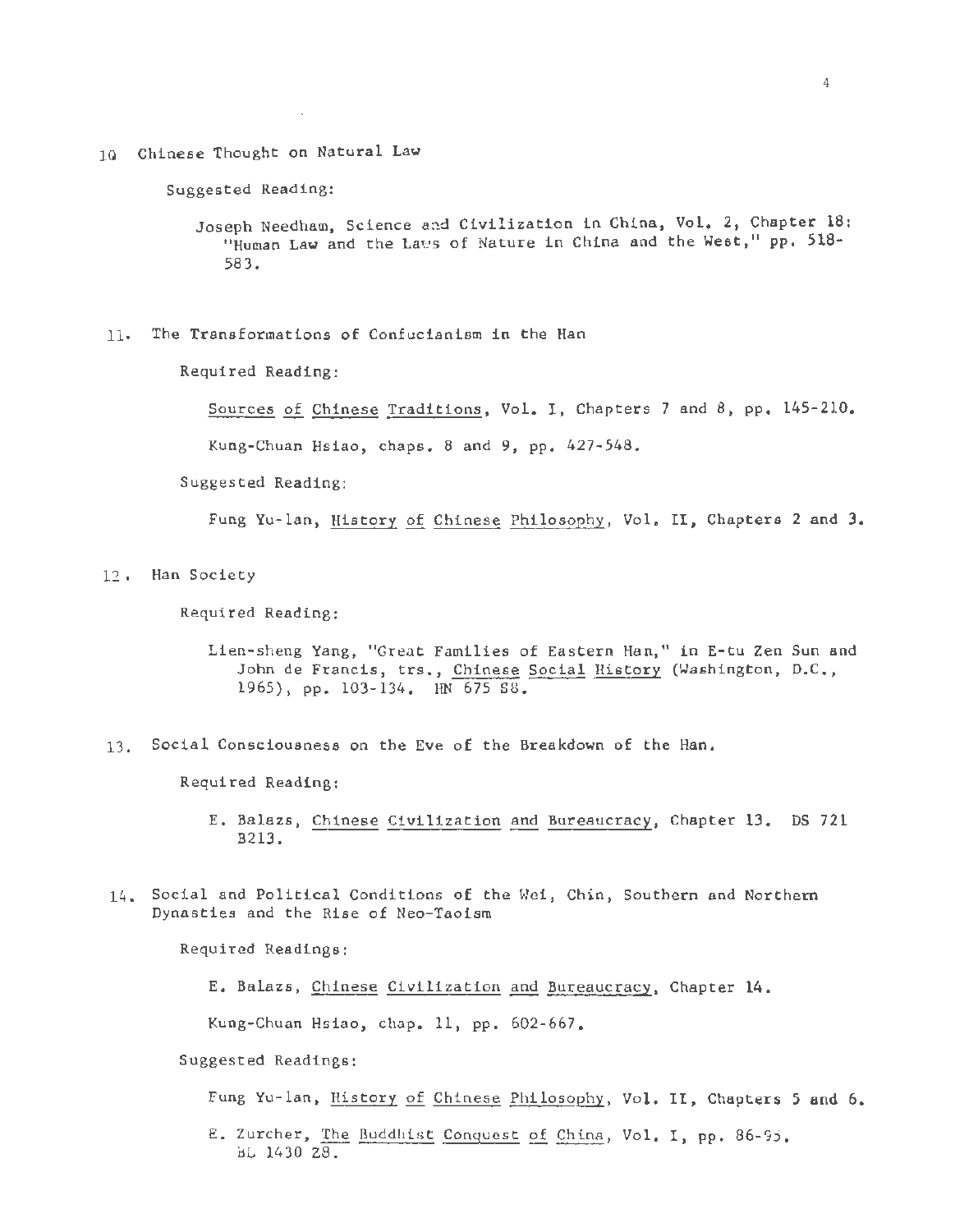# UNIVERSITY OF WISCONSIN Department of History

|       | History 103                                                                               | for Book Reports No. 2 | Topics and Suggested Readings                                                                                                                                                       | Yu-sheng Lin |
|-------|-------------------------------------------------------------------------------------------|------------------------|-------------------------------------------------------------------------------------------------------------------------------------------------------------------------------------|--------------|
| 1.    | The re-establishment of the<br>Chinese Empire in the Sui and<br>T'ang                     |                        | *E. O. Reischauer and J. K. Fairbank,<br>East Asia: The Great Tradition,<br>pp. 153-182, CB 253 R4                                                                                  |              |
|       |                                                                                           |                        | *E. G. Pulleyblank, "Neo-Confusiansism<br>and Neo-Legalism in T'ang Intellectual<br>Life, 755-805," in A. F. Wright, ed.,<br>The Confucian Persuasion, pp. 77-114,<br>$BL$ 1840 $W$ |              |
|       |                                                                                           |                        | Recommended Reading: A. F. Wright,<br>ed., Perspectives on the T'ang                                                                                                                |              |
| $2 -$ | The Confucian Revival in the<br>Sung and the Dilemma of the<br>Confucian Scholar-Official |                        | *Wm. T. de Bary et al, Sources of<br>Chinese Tradition, Vol. 1, ch. XVI,<br>DS 703 D4                                                                                               |              |
|       |                                                                                           |                        | *James T. C. Liu, "An Early Sung<br>Reformer: Fan Chung-yet" in J. K.<br>Fairbank, ed., Chinese Thought and<br>Institutions, pp. 105-31, DS 721 F26                                 |              |
|       | 3. Wang An-shih's Reforms                                                                 |                        | Recommended Reading: James T. C.<br>Liu, Reform in Sung China, JQ 1502 L5                                                                                                           |              |
| 4.    | The Rise of Neo-Confucianism<br>in the Sung                                               |                        | *Fung Yu-lan, A History of Chinese<br>Philosophy, Vol II, Chapters 10, 11,<br>12, B126 F41                                                                                          |              |
|       |                                                                                           |                        | Recommended Reading: A. C. Graham,<br>Two Chinese Philosophers, B128 C37 G7                                                                                                         |              |
|       | 5. The Chu Hsi Synthesis                                                                  |                        | *Fung, Ch. 13                                                                                                                                                                       |              |
|       | 6. Confucian Moral Idealism<br>in the Ming                                                |                        | *Wm. T. de Bary, et al., Self and<br>Society in Ming Thought, pp. 1-51,<br>$145 - 247$ , DS 721 539                                                                                 |              |
|       |                                                                                           |                        | Recommended Reading: Tu Vei-ming,<br>Neo-Confucian Thought in Action: Wang<br>$\overline{Yang-ming's Youth}$ (1472-1509)                                                            |              |
|       |                                                                                           |                        | Recommended Reading: C. O. Hucker,<br>"The Tunglin Movement of the Late Ming<br>Period," in J. K. Fairbank, ed.,<br>Chinese Thought and Institutions, pp.<br>132-62, DS 721 F26     |              |
|       |                                                                                           |                        | Recommended Reading: Wm. T. de Bary,<br>"Chinese Despotism and the Confucian<br>Ideal: A Seventeenth-Century View,"<br>thid., pp. 163-203                                           |              |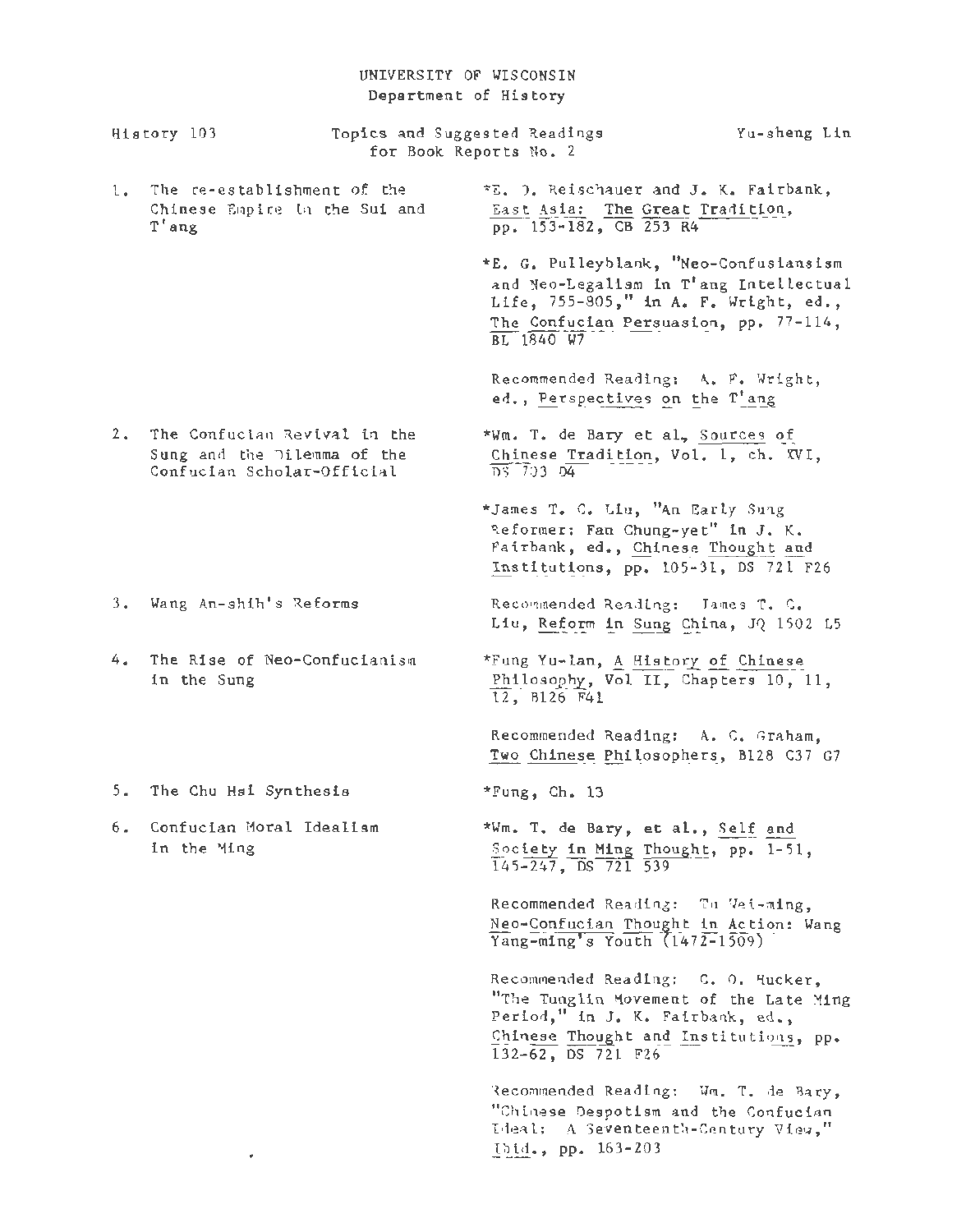- 8. Ming-Ch'ing Society
- 9. The Reaction against Metaphysical Speculation ln the Ch'ing and the School of "Evidential Investigation"
- 10. Chinese Literary Sensibilities
- 11. Intellectual Currents on the Eve of the Western Intrusion
- 12. The T'ung-chih Restoration and its Implications
- 13. The Emergence of the Chinese Intelligentsia and the Rise of Chinese Nationalism

- 14. Radical Revolt against Chinese Tradition in the May Fourth Period
- 15. Lu Hsun and the Ambivalence and Agony of His Iconoclastic Thought

\*Ping-ti Ho, The Ladder of Success in Imperial China, Chapters 1, 3, 5, 7, HN 673 H58

Recommended Readings: Liang-Ch'i-ch'so Intellectual Trends in the Ch'ing Period, DS 721 L5483

- \*Ts'ao Hsueh-ch'in, The Story of the Stone, tr. David Hawkes
- \*C. T. Hsia, The Classic Chinese Novel, Ch. 7, PL 2415 H82

Recommended Readings: Hao Chang, Liang Ch' 1- ch'ao and Intellectual Transition in  $China, 1890-1907, pp. 1-34, DS 763 L67 C48$ 

- Recommended Reading: Mary Wright, The Last Stand of Chinese Conservatism, DS 762 W7
- \*Benjamin I. Schwartz, In Search of Wealth and Power: Yen Fu and the West, JA 83 S37
- \*Benjamin I. Schwartz, "The Intelligentsia in Communist China" in Richard Pipes, ed., The Russian Intelligentsia, DK 32.7 P49 or in Daedalus, Summer, 1960, pp. 604-621. AP Dl22

Recommended Readings: Joseph Levenson, Confucian China and Its Modern Fate, DS 721 L538

Recommended Readings: Hao Chang, Liang Chi-ch'ao and Intellectual Transition in China, DS  $763 \overline{L}67$  C48

- \*Lin Yu-sheng, The Crisis of Chinese Consciousness, DS 721 L567
- \*Lu Hsun (Chou Shu-jen) Selected Stories of Lu Hsun, PZ 3 C4583 Se; or Chou Shu-jen  $(L<sub>U</sub>)$ Hsun), Ah *Q* and Others, tr., Chi-chen Wang

Lin Yu-Sheng, The Crises of Chinese Consciousness, Chap. 6